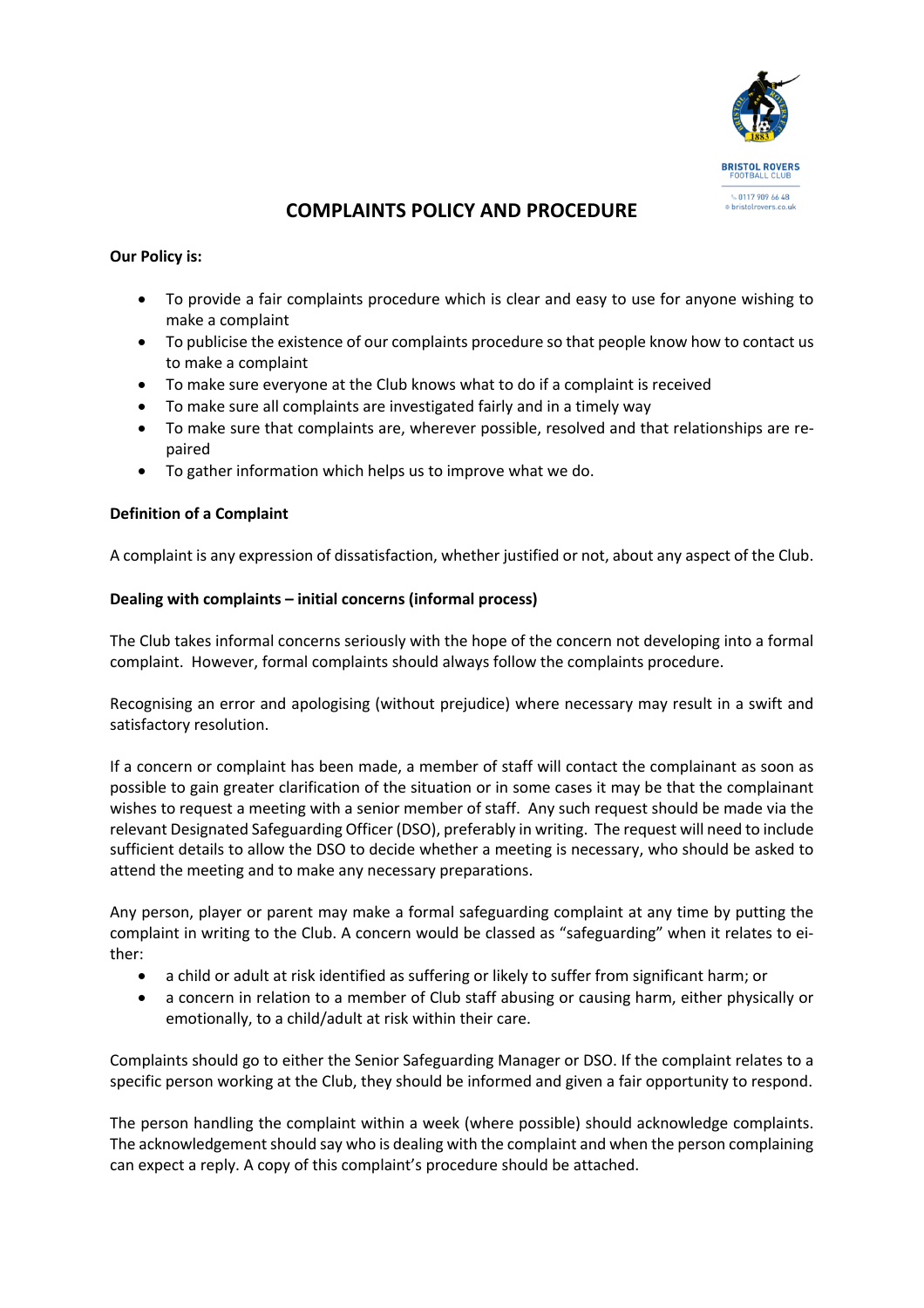Ideally complainants should receive a reply within a week and a definitive reply within a month. If this is not possible because for example, if an investigation has not been fully completed, a progressreport, or update, should be sent with an indication of when a full reply will likely be given.

# **Dealing with safeguarding complaints – formal procedures**

**The formal procedures** will need to be invoked when initial attempts to resolve the issue are unsuccessful and the person raising the concern remains dissatisfied and wishes to take the matter further. The request for a formal referral should be acknowledged within a week of receiving it. The acknowledgement should say who will deal with the case and when the complainant can expect a reply.

The complainant should be asked to clarify their complaint by putting it in writing and advised to clearly identify the nature of the complaint, including examples of poor practice; details of those involved; dates; times and venue where the incident(s) occurred if at all possible.

The DSO is the member of staff that has responsibility for the management of the Club's safeguarding complaints procedure. The DSO may call together a panel of appropriate people to deal with any formal complaint which is made. The Senior Safeguarding Manager would not normally be included at this stage as they may be required to have a role in any appeals procedure. Any member of staff or volunteer cited in a complaint must not be the person to whom a written complaint is passed to deal with.

# **Child Protection within Safeguarding**

The Club will refer to the appropriate statutory agencies and football authorities any child protection concern, allegation, or disclosure, regardless of the timescale of receipt of the information. Historical allegations of child abuse must be referred to the Police.

### **Resolving Complaints**

The Club will keep in mind ways in which a complaint can be resolved. It might be sufficient to acknowledge that the complaint is valid in whole or in part. In addition is may be appropriate to offer one or more of the following:

- An apology
- An explanation
- An admission that the situation could have been handled differently
- An assurance that the event complained of will not happen again
- An explanation of the steps that have or are to be taken to ensure that it will not happen again
- An undertaking to review Club policies in light of the complaint.

All the above MUST be recorded. It is helpful if complainants are encouraged to state what actions they feel might resolve the problem at any stage. An admission that the Club could have handled the situation better is not the same as an admission of negligence.

An effective procedure will identify areas of agreement between parties. It is also of equal importance to clarify any misunderstanding that might have occurred as this can create a positive atmosphere in which to discuss any outstanding issues.

It is important to note, however, that should a complainant raise an entirely new, separate complaint, it must be responded to in accordance with this complaint's procedure. The Club will ensure that those staff or senior officers involved in dealing with the complaints process have received appropriate training for the role.